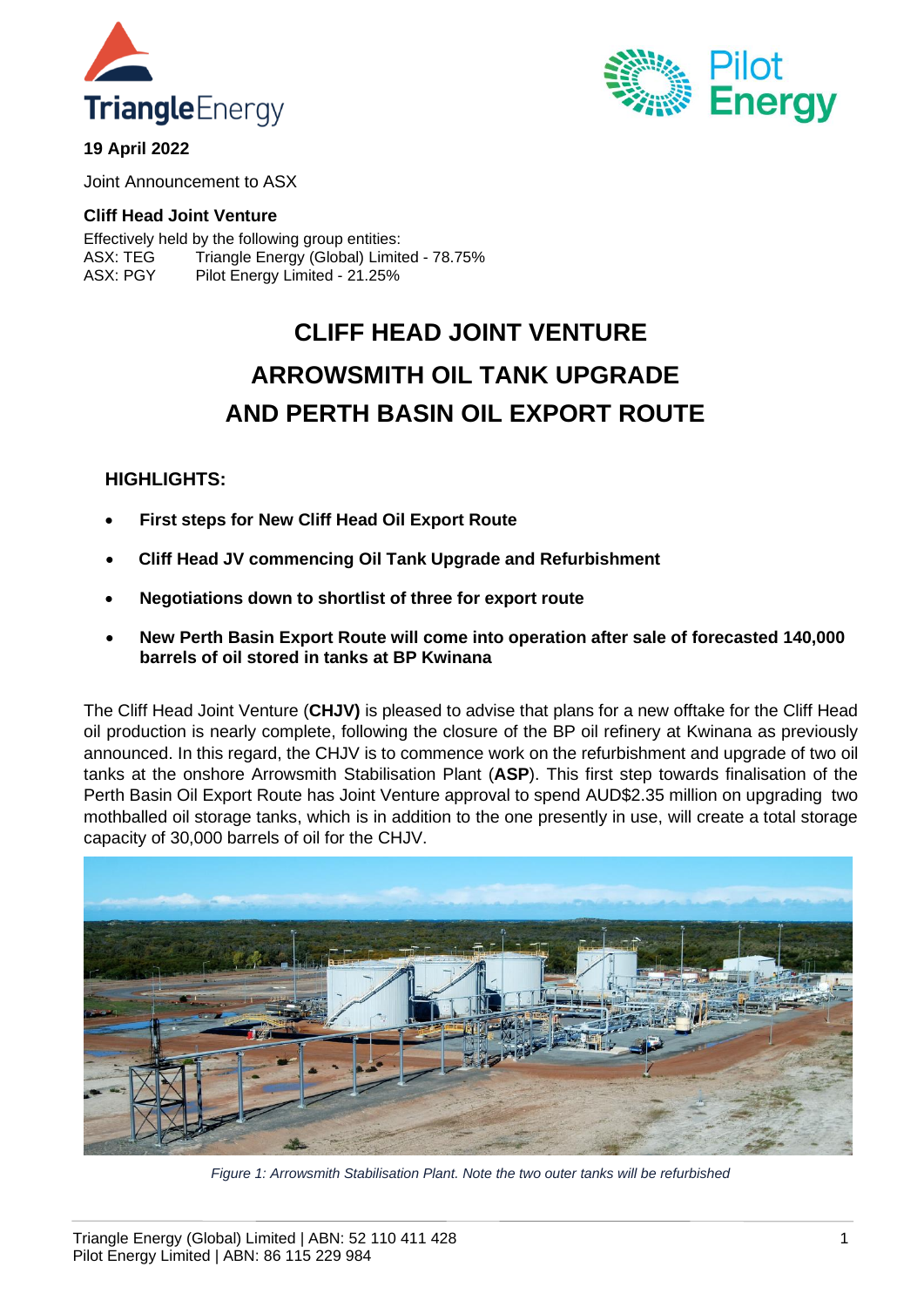



The Cliff Head Oil Field is currently producing approximately 700 barrels of oil per day. The oil is stored in one 10,000 barrel tank at ASP, then trucked south to export facilities at Kwinana. Oil export via this route will cease at the end of April 2022 for all oil produced in the Perth Basin.

The Cliff Head Joint Venture will then sell the estimated 140,000 barrels of oil stored at Kwinana in early May 2022 to BP, taking advantage of current high oil prices. The resulting payment in June from this sale will be approximately US\$14 million net to the CHJV.

From the beginning of May 2022, the CHJV, will store up to 30,000 barrels of oil in its three tanks at ASP, which will then be transported north to the Port of Geraldton, to be loaded onto a tanker, which will be chartered by the CHJV, and transported to refineries in Asia. Final details on the export arrangements are in the process of being completed.

In order to facilitate this process, the CHJV has executed a Co-Operation Agreement with the Port of Geraldton. The tank refurbishment and the new Perth Basin Export Route will enable the CHJV to continue producing and exporting oil and allow other Perth Basin oil producers to export through our facilities.

This new export route will now enable the continuation of oil production in the Perth Basin for both the Cliff Head Oil Field and other Perth Basin producers and will facilitate the CHJV to continue to progress plans for alignment on the future utilisation of the Cliff Head Facilities. Both Triangle and Pilot are working cooperatively to finalise working arrangements and JV alignment regarding the future development plans for Cliff Head, which are focussing on the development of a Carbon Capture and Storage (CCS) operation to provide CCS to third parties. This could significantly extend the working life of the CHJV facilities.

Triangle Energy Managing Director, Mr Conrad Todd said *" I am pleased to report to shareholders that The Cliff Head Joint Venture is about to commence work on the initial part of the Perth Basin Oil Export Route. The expenditure of \$2.35 million on oil tank refurbishment is a measure of our conviction and provide certainty that we will continue exporting the oil produced from the Cliff Head Oil Field."*

# **ENDS**

Approved for release by: Mr Conrad Todd

For more information: Mr Conrad Todd

Managing Director Triangle Energy (Global) Limited

Managing Director E: [ctodd@triangleenergy.com.au](mailto:ctodd@triangleenergy.com.au) P: +61 8 9219 7111

Tony Strasser Managing Director Pilot Energy Limited